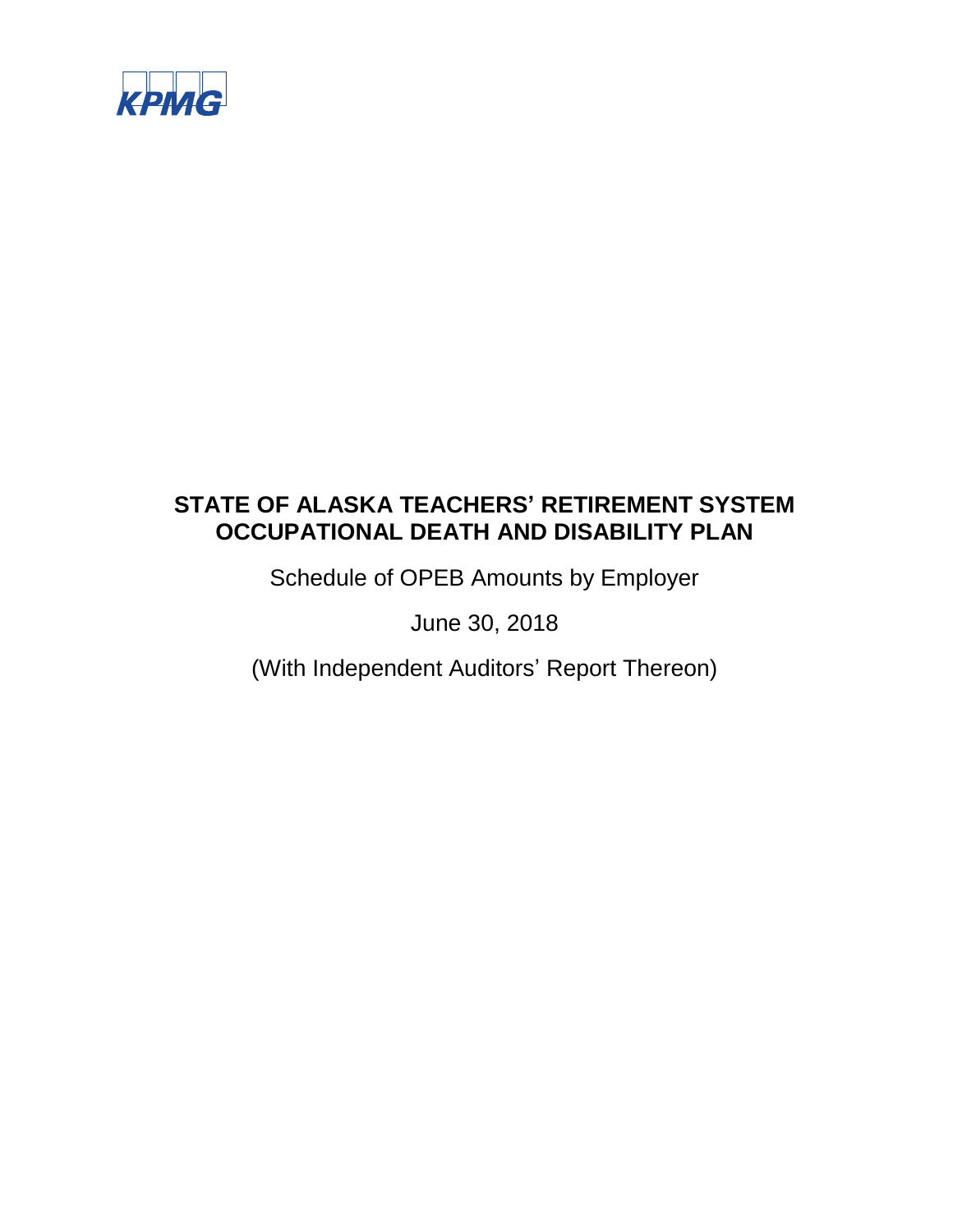# **Table of Contents**

| Independent Auditors' Report                  |   |
|-----------------------------------------------|---|
| Schedule of OPEB Amounts by Employer          |   |
| Notes to Schedule of OPEB Amounts by Employer | 5 |

# **Page**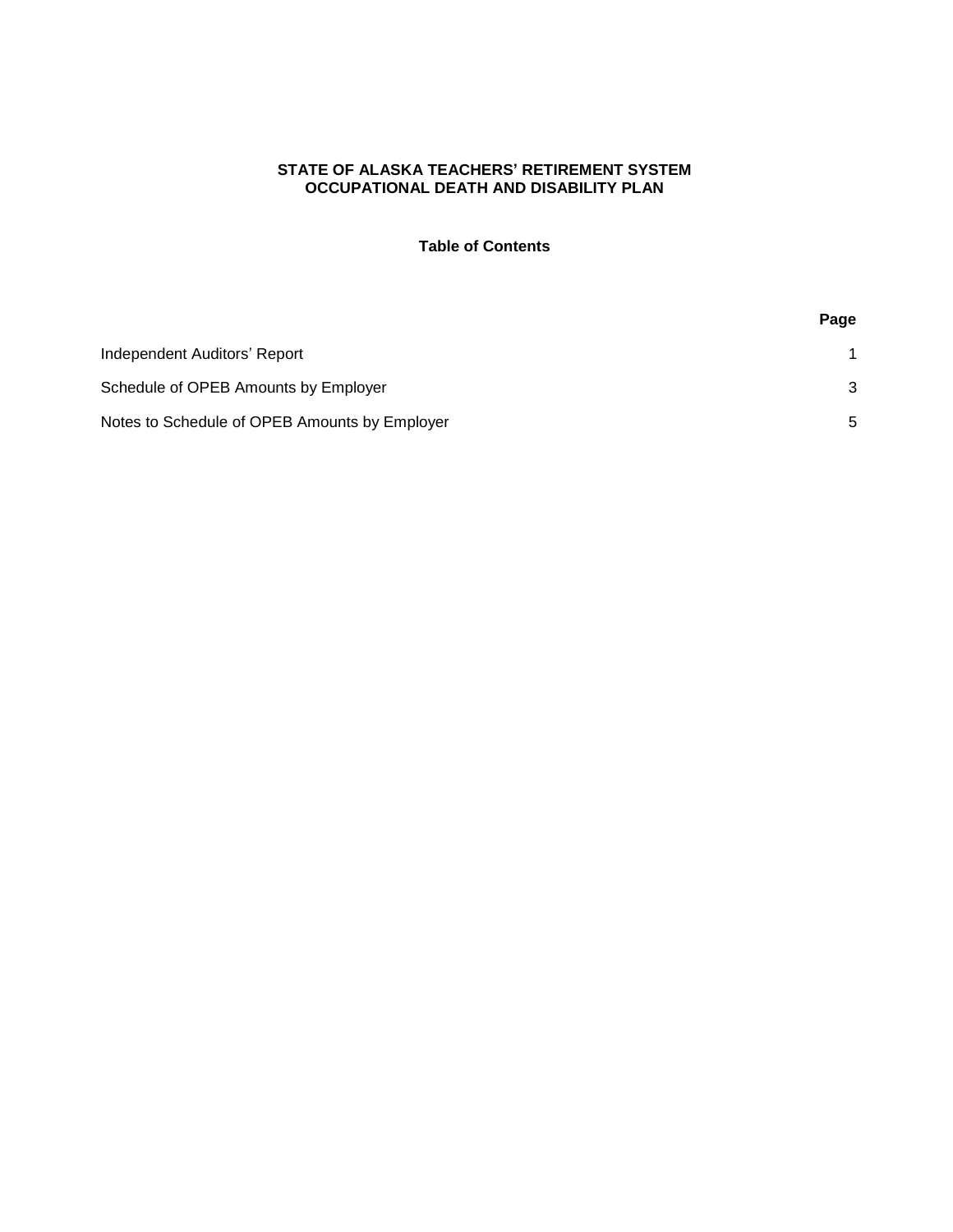

KPMG LLP Suite 600 701 West Eighth Avenue Anchorage, AK 99501

#### **Independent Auditors' Report**

The Division of Retirement and Benefits and Members of the Alaska Retirement Management Board State of Alaska Teachers' Retirement System:

We have audited the total for all entities of the columns titled net OPEB asset, total deferred outflows of resources, total deferred inflows of resources, and total OPEB expense (specified column totals) included in the accompanying schedule of OPEB amounts by employer of the State of Alaska Teachers' Retirement System Occupational Death and Disability Plan (the Plan) as of and for the year ended June 30, 2018, and the related notes.

#### *Management's Responsibility for the Schedule*

Management is responsible for the preparation and fair presentation of this schedule in accordance with U.S. generally accepted accounting principles; this includes the design, implementation, and maintenance of internal control relevant to the preparation and fair presentation of the schedule that are free from material misstatement, whether due to fraud or error.

#### *Auditors' Responsibility*

Our responsibility is to express opinions on the specified column totals included in the schedule of OPEB amounts by employer based on our audit. We conducted our audit in accordance with auditing standards generally accepted in the United States of America. Those standards require that we plan and perform the audit to obtain reasonable assurance about whether the specified column totals included in the schedule of OPEB amounts by employer are free from material misstatement.

An audit involves performing procedures to obtain audit evidence about the amounts and disclosures in the specified column totals included in the schedule of OPEB amounts by employer. The procedures selected depend on the auditors' judgment, including the assessment of the risks of material misstatement of the specified column totals included in the schedule of OPEB amounts by employer, whether due to fraud or error. In making those risk assessments, the auditor considers internal control relevant to the entity's preparation and fair presentation of the specified column totals included in the schedule of OPEB amounts by employer in order to design audit procedures that are appropriate in the circumstances, but not for the purpose of expressing an opinion on the effectiveness of the entity's internal control. Accordingly, we express no such opinion. An audit also includes evaluating the appropriateness of accounting policies used and the reasonableness of significant accounting estimates made by management, as well as evaluating the overall presentation of the specified column totals included in the schedule of OPEB amounts by employer.

We believe that the audit evidence we have obtained is sufficient and appropriate to provide a basis for our audit opinions.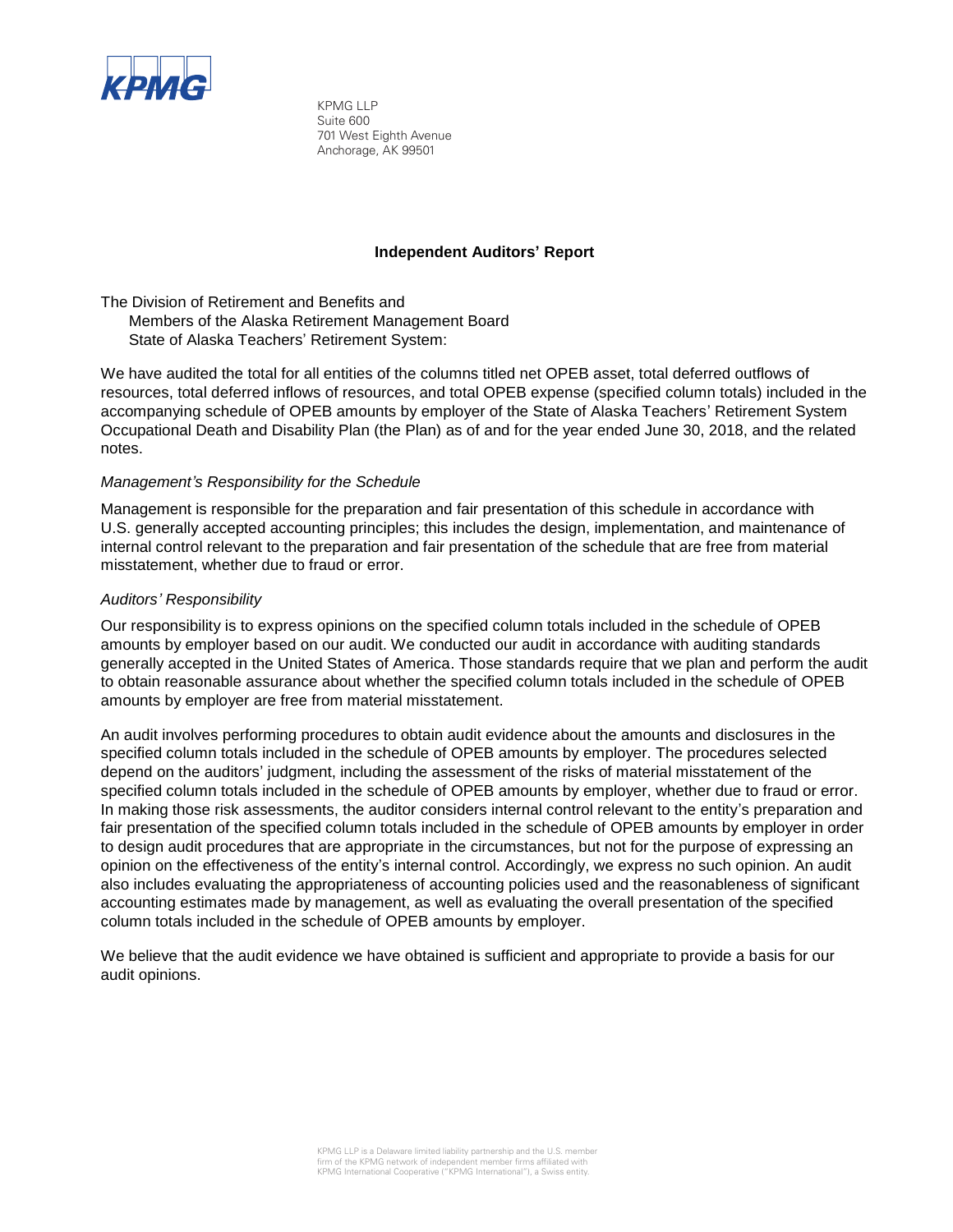

## *Opinions*

In our opinion, the schedule referred to above presents fairly, in all material respects, the net OPEB asset, total deferred outflows of resources, total deferred inflows of resources, and total OPEB expense for the total of all participating entities for the Plan as of and for the year ended June 30, 2018, in accordance with U.S. generally accepted accounting principles.

#### *Other Matter*

We have audited, in accordance with auditing standards generally accepted in the United States of America the financial statements of the State of Alaska Teachers' Retirement System, which includes the Occupational Death and Disability Plan, as of and for the year ended June 30, 2018, and our report thereon, dated November 21, 2018, expressed an unmodified opinion on those financial statements.

#### *Restriction on Use*

Our report is intended solely for the information and use of the State of Alaska Teachers' Retirement System management, the members of the Alaska Retirement Management Board, State of Alaska Teachers' Retirement System Occupational Death and Disability Plan employers, and their auditors, and is not intended to be and should not be used by anyone other than these specified parties.



Anchorage, Alaska April 26, 2019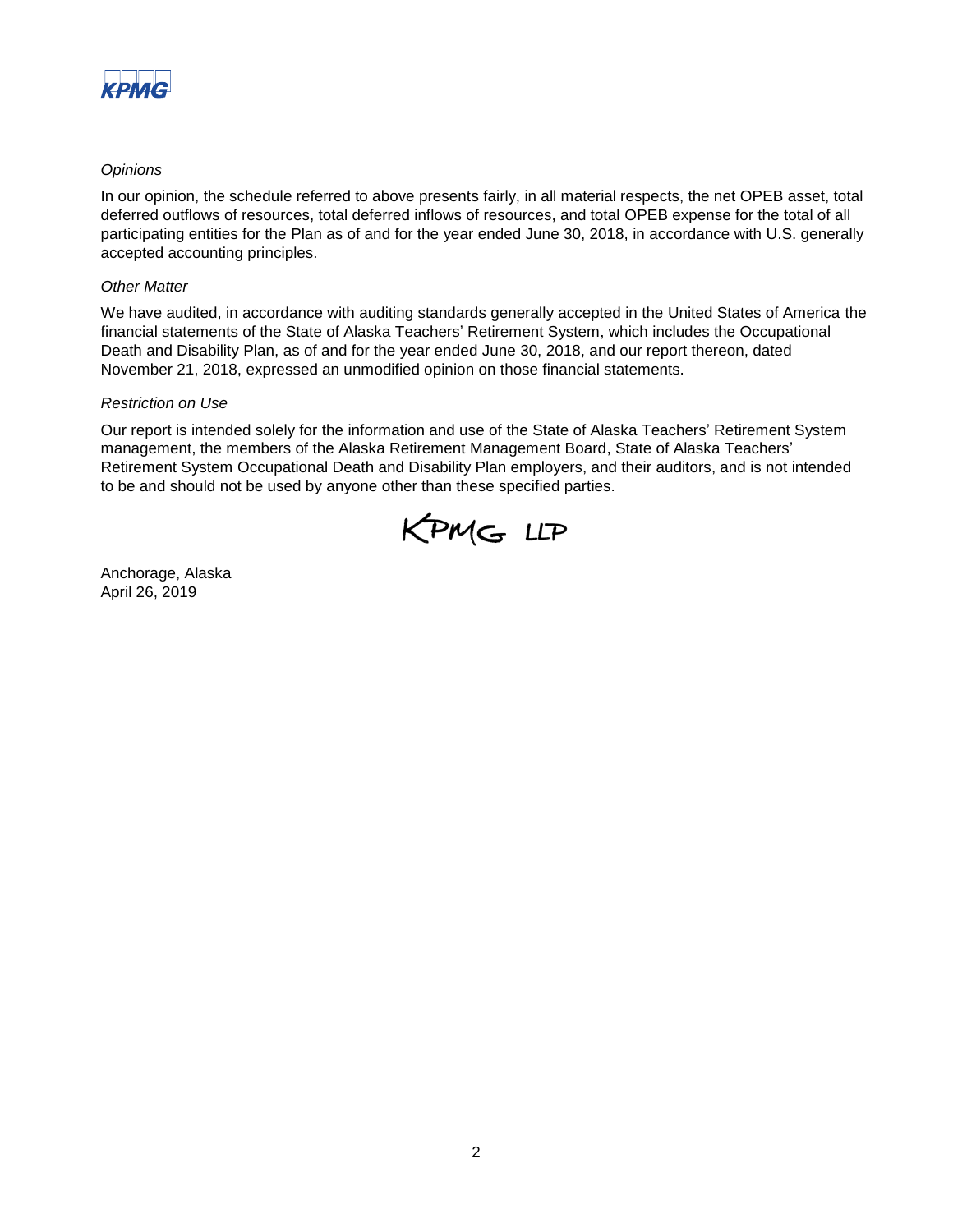Schedule of OPEB Amounts by Employer

As of and for the year ended June 30, 2018

**Deferred outflows of resources** 

| Employer                                                                       | Employer<br>number | Net<br><b>OPEB</b><br>asset | Change of<br>assumptions | <b>Changes in</b><br>proportion and<br>differences<br>between<br>employer<br>contributions<br>and<br>proportionate<br>share of<br>contributions | <b>Total</b><br>deferred<br>outflows of<br>resources |
|--------------------------------------------------------------------------------|--------------------|-----------------------------|--------------------------|-------------------------------------------------------------------------------------------------------------------------------------------------|------------------------------------------------------|
| Employer:                                                                      |                    |                             |                          |                                                                                                                                                 |                                                      |
| Anchorage School District                                                      | 701                | \$<br>1,084,954             |                          | 6,363                                                                                                                                           | 6,363                                                |
| Cordova City School District                                                   | 704                | 7,011                       |                          | 967                                                                                                                                             | 967                                                  |
| Craig City School District                                                     | 705<br>706         | 9,657<br>303,706            | L.<br>—                  | 468                                                                                                                                             | 468                                                  |
| Fairbanks North Star Borough School District<br>Haines Borough School District | 707                | 9,124                       | $\overline{\phantom{0}}$ | 3,110                                                                                                                                           | 3,110                                                |
| Hoonah City School District                                                    | 708                | 6,127                       | ÷,                       |                                                                                                                                                 |                                                      |
| <b>Hydaburg City School District</b>                                           | 709                | 2,473                       | -                        | 1,749                                                                                                                                           | 1,749                                                |
| Juneau Borough School District                                                 | 710                | 112,331                     |                          | 1,345                                                                                                                                           | 1,345                                                |
| Kake City School District                                                      | 712<br>714         | 6,836<br>58.998             |                          | 388                                                                                                                                             | 388                                                  |
| Ketchikan Gateway Borough School District<br>Klawock City School District      | 717                | 4,509                       | $\equiv$                 | 1,396<br>505                                                                                                                                    | 1,396<br>505                                         |
| Kodiak Island Borough School District                                          | 718                | 83,621                      |                          | 9,507                                                                                                                                           | 9,507                                                |
| Nenana City School District                                                    | 719                | 8,742                       |                          | 1,262                                                                                                                                           | 1,262                                                |
| Nome City School District                                                      | 720                | 25,621                      | $\overline{\phantom{0}}$ | 1,591                                                                                                                                           | 1,591                                                |
| Matanuska-Susitna Borough School District                                      | 722                | 384,312                     | L.                       | 1,807                                                                                                                                           | 1,807                                                |
| Pelican City School District<br>Petersburg City School District                | 723<br>724         | 622<br>12,026               |                          | 6<br>1,053                                                                                                                                      | $\,6$<br>1,053                                       |
| Sitka Borough School District                                                  | 727                | 37,097                      |                          | 423                                                                                                                                             | 423                                                  |
| Skagway City School District                                                   | 728                | 6,267                       | —                        |                                                                                                                                                 | $\overline{\phantom{0}}$                             |
| Unalaska City School District                                                  | 729                | 14,573                      | -                        | 1,609                                                                                                                                           | 1,609                                                |
| Valdez City School District                                                    | 730                | 13,638                      |                          | 1,403                                                                                                                                           | 1,403                                                |
| Wrangell Public School District<br>Yakutat School District                     | 731<br>732         | 8,663<br>2,737              | ▃                        | 543                                                                                                                                             | 543                                                  |
| University of Alaska                                                           | 733                | 79,952                      |                          | 453                                                                                                                                             | 453                                                  |
| Galena City School District                                                    | 735                | 23,661                      |                          |                                                                                                                                                 |                                                      |
| North Slope Borough School District                                            | 736                | 117,383                     | $\overline{\phantom{0}}$ | 3,135                                                                                                                                           | 3,135                                                |
| State of Alaska                                                                | 737                | 14,021                      | ÷                        | 1,398                                                                                                                                           | 1,398                                                |
| Bristol Bay Borough School District                                            | 742                | 5,908                       | -                        | 1,192                                                                                                                                           | 1,192                                                |
| Southeast Regional Resource Center<br>Dillingham City School District          | 743<br>744         | 3,107<br>22,496             |                          | 1,557<br>3,477                                                                                                                                  | 1,557<br>3,477                                       |
| Kenai Peninsula Borough School District                                        | 746                | 231,332                     | $\overline{\phantom{0}}$ |                                                                                                                                                 |                                                      |
| Saint Mary's School District                                                   | 748                | 4,428                       |                          | 1,623                                                                                                                                           | 1,623                                                |
| Northwest Arctic Borough School District                                       | 751                | 116,435                     |                          | 1,431                                                                                                                                           | 1,431                                                |
| <b>Bering Strait School District</b>                                           | 752                | 124,703                     | $\overline{\phantom{0}}$ | 5,395                                                                                                                                           | 5,395                                                |
| Lower Yukon School District<br>Lower Kuskokwim School District                 | 753<br>754         | 83,336<br>167,629           | ÷,                       | 12,561<br>6,513                                                                                                                                 | 12,561<br>6,513                                      |
| Kuspuk School District                                                         | 755                | 19,116                      | $\overline{\phantom{0}}$ | 974                                                                                                                                             | 974                                                  |
| Southwest Region School District                                               | 756                | 38,731                      | $\overline{\phantom{0}}$ | 348                                                                                                                                             | 348                                                  |
| Lake And Peninsula Borough School District                                     | 757                | 28,612                      | $\overline{\phantom{0}}$ | 2,302                                                                                                                                           | 2,302                                                |
| Aleutian Region School District                                                | 758                | 2,962                       | $\overline{\phantom{0}}$ | 207                                                                                                                                             | 207                                                  |
| <b>Pribilof School District</b><br>Iditarod Area School District               | 759<br>761         | 3,706<br>11,104             | <u>—</u>                 | 1,067<br>2,145                                                                                                                                  | 1,067<br>2,145                                       |
| Yukon / Koyukuk School District                                                | 762                | 29,795                      | $\overline{\phantom{0}}$ | 2,042                                                                                                                                           | 2,042                                                |
| Yukon Flats School District                                                    | 763                | 13,420                      | $\overline{\phantom{0}}$ | 3,019                                                                                                                                           | 3,019                                                |
| Denali Borough School District                                                 | 764                | 11,570                      | a.                       | 459                                                                                                                                             | 459                                                  |
| Delta/Greely School District                                                   | 765                | 17,799                      | -                        | 585                                                                                                                                             | 585                                                  |
| Alaska Gateway School District<br><b>Copper River School District</b>          | 766<br>767         | 16,031<br>11,610            |                          | 308                                                                                                                                             | 308                                                  |
| Chatham School District                                                        | 768                | 8,289                       |                          | 384                                                                                                                                             | 384                                                  |
| Southeast Island School District                                               | 769                | 11,807                      | $\overline{\phantom{0}}$ | 790                                                                                                                                             | 790                                                  |
| Annette Island School District                                                 | 770                | 17,886                      | $\sim$                   | $\sim$                                                                                                                                          | $\overline{\phantom{a}}$                             |
| Chugach School District                                                        | 771                | 3,681                       | ═                        | 113                                                                                                                                             | 113                                                  |
| <b>Tanana School District</b><br>Kashunamiut School District                   | 775<br>777         | 2,170<br>14,174             |                          | 1,036<br>1,636                                                                                                                                  | 1,036<br>1,636                                       |
| <b>Yupiit School District</b>                                                  | 778                | 25,321                      | $\overline{\phantom{0}}$ | 2,605                                                                                                                                           | 2,605                                                |
| Special Education Service Agency                                               | 779                | 6,510                       | $\overline{\phantom{a}}$ |                                                                                                                                                 |                                                      |
| Aleutians East Borough School District                                         | 780                | 13,670                      |                          | 1,539                                                                                                                                           | 1,539                                                |
| Total attributable to employer contributions                                   |                    | \$<br>3.506.000             |                          | 95.789                                                                                                                                          | 95.789                                               |

See accompanying notes to schedule of OPEB amounts by employer.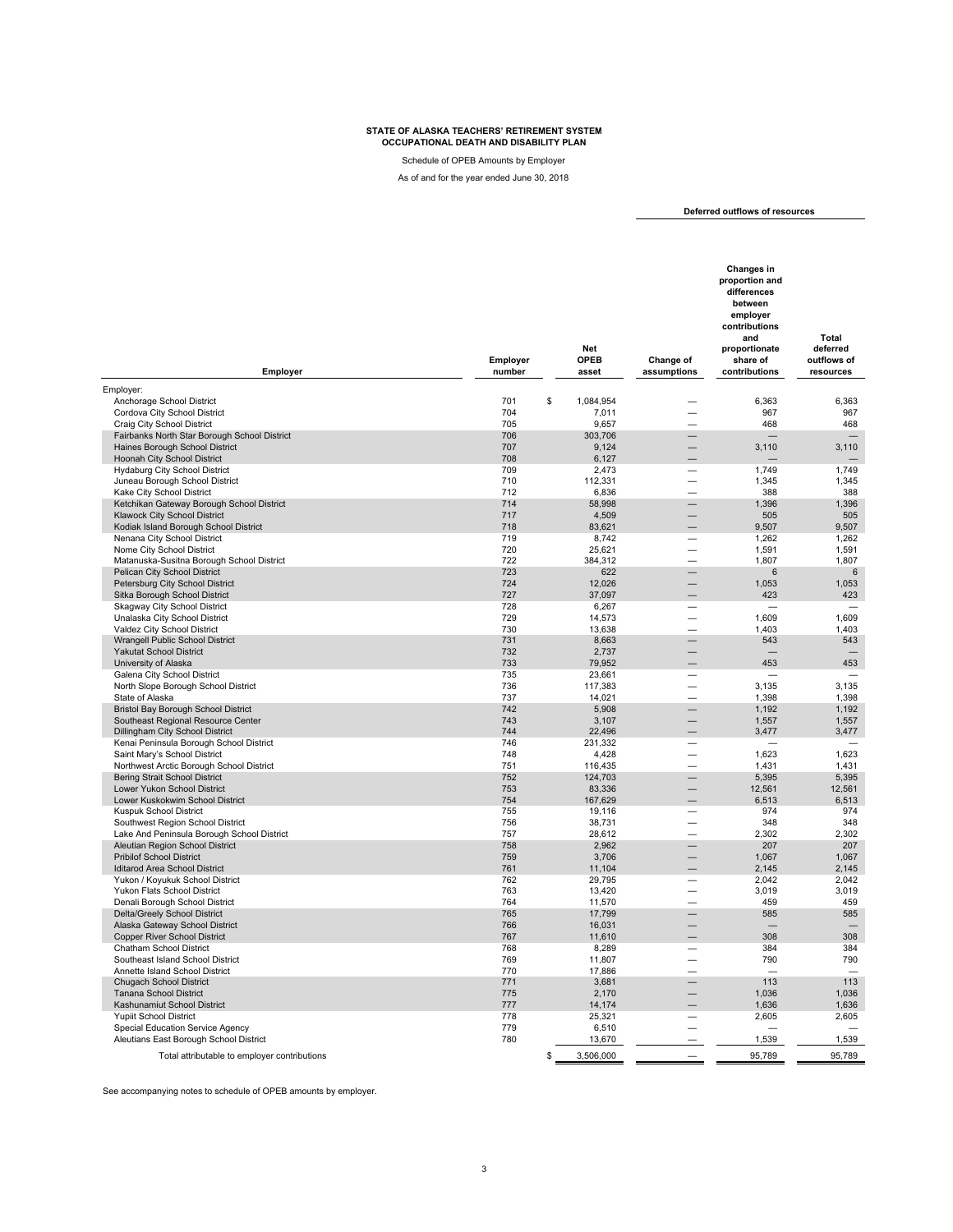Schedule of OPEB Amounts by Employer

As of and for the year ended June 30, 2018

| Net<br>amortization<br>of deferred<br>amounts from<br>Changes in<br>changes in<br>Net<br>proportion and<br>proportion<br>difference<br>differences<br>and differences<br>between<br>between<br>between<br>employer<br>employer<br>projected<br><b>Difference</b><br>contributions<br>Proportionate<br>contributions<br>and actual<br>between<br>and<br>Total<br>share of<br>investment<br>and<br>expected and<br>proportionate<br>deferred<br>allocable plan<br>proportionate<br>earnings on<br><b>OPEB</b><br>actual<br>share of<br>inflows of<br>share of<br>OPEB plan<br>Change of<br>experience<br>investments<br>assumptions<br>contributions<br>resources<br>benefit<br>contributions<br>72,988<br>30,760<br>2,141<br>105,889<br>(12, 480)<br>506<br>472<br>199<br>1,037<br>1,708<br>(80)<br>(16)<br>650<br>274<br>924<br>52<br>(111)<br>7,061<br>36,102<br>20,431<br>8,610<br>$-$<br>(3, 493)<br>(806)<br>259<br>614<br>873<br>(105)<br>348<br>412<br>1,453<br>174<br>2,039<br>(70)<br>(166)<br>166<br>236<br>203<br>70<br>(28)<br>$\overline{\phantom{0}}$<br>3,185<br>2,821<br>7,557<br>13,563<br>(1,292)<br>(150)<br>$\overline{\phantom{0}}$<br>460<br>194<br>244<br>898<br>(79)<br>19<br>3,969<br>1,672<br>2,839<br>8,480<br>(679)<br>(146)<br>303<br>128<br>750<br>1,181<br>(32)<br>(52)<br>5,625<br>488<br>2,371<br>4,692<br>12,688<br>(962)<br>828<br>588<br>248<br>(101)<br>41<br>1,664<br>726<br>1,724<br>2,072<br>4,522<br>(295)<br>(40)<br>$\overline{\phantom{0}}$<br>11,103<br>47,852<br>25,853<br>10,896<br>(4, 421)<br>(1,095)<br>42<br>18<br>34<br>94<br>(3)<br>(7)<br>809<br>341<br>3,082<br>4,232<br>(138)<br>(213)<br>2,496<br>1,052<br>534<br>4,082<br>(427)<br>(16)<br>422<br>178<br>1,780<br>2,380<br>(72)<br>(202)<br>980<br>413<br>2,053<br>3,446<br>(168)<br>(36)<br>917<br>387<br>3,308<br>4,612<br>(157)<br>(232)<br>-<br>583<br>400<br>246<br>$\overline{\phantom{0}}$<br>1,229<br>(100)<br>13<br>184<br>78<br>1,188<br>1,450<br>(31)<br>(136)<br>-<br>5,379<br>2,267<br>564<br>8,210<br>(920)<br>(16)<br>1,592<br>671<br>1,774<br>4,037<br>(272)<br>(201)<br>7,897<br>3,328<br>8,853<br>20,078<br>(1, 350)<br>(598)<br>$\overline{\phantom{0}}$<br>943<br>397<br>35<br>1,173<br>2,513<br>(161)<br>397<br>167<br>1,623<br>2,187<br>(68)<br>(38)<br>209<br>88<br>297<br>(36)<br>170<br>638<br>1,688<br>221<br>1,513<br>3,839<br>(259)<br>–<br>15,562<br>6,558<br>2,180<br>24,300<br>(2,661)<br>(247)<br>-<br>298<br>125<br>423<br>(51)<br>181<br>$\overline{\phantom{0}}$<br>-<br>7,833<br>3,301<br>5,718<br>16,852<br>(1, 339)<br>(455)<br>8,389<br>3,535<br>11,924<br>(1, 434)<br>614<br>5,606<br>7,968<br>1,412<br>2,362<br>(959)<br>2,897<br>371<br>11,277<br>4,752<br>18,926<br>(1,928)<br>1,286<br>542<br>273<br>2,101<br>74<br>(220)<br>1,098<br>2,605<br>1,960<br>5,663<br>(446)<br>(190)<br>1,925<br>107<br>811<br>1,475<br>4,211<br>(329)<br>-<br>199<br>84<br>283<br>(34)<br>24<br>$\overline{\phantom{0}}$<br>249<br>105<br>354<br>(43)<br>119<br>747<br>315<br>3,304<br>4,366<br>(128)<br>(151)<br>2,004<br>845<br>1,065<br>3,914<br>(343)<br>122<br>380<br>903<br>1,283<br>(154)<br>332<br>328<br>1,507<br>778<br>2,613<br>(133)<br>(126)<br>1,197<br>504<br>153<br>51<br>1,854<br>(205)<br>1,078<br>455<br>2,186<br>3,719<br>(250)<br>(184)<br>781<br>329<br>4,225<br>3,115<br>(134)<br>(303)<br>558<br>235<br>655<br>1,448<br>(95)<br>(34)<br>794<br>335<br>1,129<br>(136)<br>87<br>—<br>1,118<br>1,203<br>507<br>2,828<br>(206)<br>(128)<br>248<br>104<br>85<br>437<br>(42)<br>$\overline{4}$<br>51<br>146<br>62<br>638<br>846<br>(25)<br>954<br>402<br>70<br>1,111<br>2,467<br>(163)<br>1,703<br>286<br>718<br>2,421<br>(291)<br>$\overline{\phantom{0}}$<br>438<br>493<br>185<br>1,116<br>(75)<br>(54)<br>—<br>920<br>388<br>761<br>2,069<br>(157)<br>79 |  | Deferred inflows of resources |  | <b>OPEB</b> expense |                                              |
|----------------------------------------------------------------------------------------------------------------------------------------------------------------------------------------------------------------------------------------------------------------------------------------------------------------------------------------------------------------------------------------------------------------------------------------------------------------------------------------------------------------------------------------------------------------------------------------------------------------------------------------------------------------------------------------------------------------------------------------------------------------------------------------------------------------------------------------------------------------------------------------------------------------------------------------------------------------------------------------------------------------------------------------------------------------------------------------------------------------------------------------------------------------------------------------------------------------------------------------------------------------------------------------------------------------------------------------------------------------------------------------------------------------------------------------------------------------------------------------------------------------------------------------------------------------------------------------------------------------------------------------------------------------------------------------------------------------------------------------------------------------------------------------------------------------------------------------------------------------------------------------------------------------------------------------------------------------------------------------------------------------------------------------------------------------------------------------------------------------------------------------------------------------------------------------------------------------------------------------------------------------------------------------------------------------------------------------------------------------------------------------------------------------------------------------------------------------------------------------------------------------------------------------------------------------------------------------------------------------------------------------------------------------------------------------------------------------------------------------------------------------------------------------------------------------------------------------------------------------------------------------------------------------------------------------------------------------------------------------------------------------------------------------------------------------------------------------------------------------------------------------------------------------------------------------------------------------------------------------------------------------------------------------------------------------------------------------------------------------------------------------------------------------------------------------------------------------------------------------------------------------------------------------------------------------------------------------------------------------------------------------------------------------------------------------------------------------------------------------------------------------------------------------------------------------|--|-------------------------------|--|---------------------|----------------------------------------------|
|                                                                                                                                                                                                                                                                                                                                                                                                                                                                                                                                                                                                                                                                                                                                                                                                                                                                                                                                                                                                                                                                                                                                                                                                                                                                                                                                                                                                                                                                                                                                                                                                                                                                                                                                                                                                                                                                                                                                                                                                                                                                                                                                                                                                                                                                                                                                                                                                                                                                                                                                                                                                                                                                                                                                                                                                                                                                                                                                                                                                                                                                                                                                                                                                                                                                                                                                                                                                                                                                                                                                                                                                                                                                                                                                                                                                                |  |                               |  |                     | Total<br><b>OPEB</b><br>expense<br>(benefit) |
|                                                                                                                                                                                                                                                                                                                                                                                                                                                                                                                                                                                                                                                                                                                                                                                                                                                                                                                                                                                                                                                                                                                                                                                                                                                                                                                                                                                                                                                                                                                                                                                                                                                                                                                                                                                                                                                                                                                                                                                                                                                                                                                                                                                                                                                                                                                                                                                                                                                                                                                                                                                                                                                                                                                                                                                                                                                                                                                                                                                                                                                                                                                                                                                                                                                                                                                                                                                                                                                                                                                                                                                                                                                                                                                                                                                                                |  |                               |  |                     | (11, 974)                                    |
|                                                                                                                                                                                                                                                                                                                                                                                                                                                                                                                                                                                                                                                                                                                                                                                                                                                                                                                                                                                                                                                                                                                                                                                                                                                                                                                                                                                                                                                                                                                                                                                                                                                                                                                                                                                                                                                                                                                                                                                                                                                                                                                                                                                                                                                                                                                                                                                                                                                                                                                                                                                                                                                                                                                                                                                                                                                                                                                                                                                                                                                                                                                                                                                                                                                                                                                                                                                                                                                                                                                                                                                                                                                                                                                                                                                                                |  |                               |  |                     | (96)                                         |
|                                                                                                                                                                                                                                                                                                                                                                                                                                                                                                                                                                                                                                                                                                                                                                                                                                                                                                                                                                                                                                                                                                                                                                                                                                                                                                                                                                                                                                                                                                                                                                                                                                                                                                                                                                                                                                                                                                                                                                                                                                                                                                                                                                                                                                                                                                                                                                                                                                                                                                                                                                                                                                                                                                                                                                                                                                                                                                                                                                                                                                                                                                                                                                                                                                                                                                                                                                                                                                                                                                                                                                                                                                                                                                                                                                                                                |  |                               |  |                     | (59)                                         |
|                                                                                                                                                                                                                                                                                                                                                                                                                                                                                                                                                                                                                                                                                                                                                                                                                                                                                                                                                                                                                                                                                                                                                                                                                                                                                                                                                                                                                                                                                                                                                                                                                                                                                                                                                                                                                                                                                                                                                                                                                                                                                                                                                                                                                                                                                                                                                                                                                                                                                                                                                                                                                                                                                                                                                                                                                                                                                                                                                                                                                                                                                                                                                                                                                                                                                                                                                                                                                                                                                                                                                                                                                                                                                                                                                                                                                |  |                               |  |                     | (4, 299)<br>243                              |
|                                                                                                                                                                                                                                                                                                                                                                                                                                                                                                                                                                                                                                                                                                                                                                                                                                                                                                                                                                                                                                                                                                                                                                                                                                                                                                                                                                                                                                                                                                                                                                                                                                                                                                                                                                                                                                                                                                                                                                                                                                                                                                                                                                                                                                                                                                                                                                                                                                                                                                                                                                                                                                                                                                                                                                                                                                                                                                                                                                                                                                                                                                                                                                                                                                                                                                                                                                                                                                                                                                                                                                                                                                                                                                                                                                                                                |  |                               |  |                     | (236)                                        |
|                                                                                                                                                                                                                                                                                                                                                                                                                                                                                                                                                                                                                                                                                                                                                                                                                                                                                                                                                                                                                                                                                                                                                                                                                                                                                                                                                                                                                                                                                                                                                                                                                                                                                                                                                                                                                                                                                                                                                                                                                                                                                                                                                                                                                                                                                                                                                                                                                                                                                                                                                                                                                                                                                                                                                                                                                                                                                                                                                                                                                                                                                                                                                                                                                                                                                                                                                                                                                                                                                                                                                                                                                                                                                                                                                                                                                |  |                               |  |                     | 175                                          |
|                                                                                                                                                                                                                                                                                                                                                                                                                                                                                                                                                                                                                                                                                                                                                                                                                                                                                                                                                                                                                                                                                                                                                                                                                                                                                                                                                                                                                                                                                                                                                                                                                                                                                                                                                                                                                                                                                                                                                                                                                                                                                                                                                                                                                                                                                                                                                                                                                                                                                                                                                                                                                                                                                                                                                                                                                                                                                                                                                                                                                                                                                                                                                                                                                                                                                                                                                                                                                                                                                                                                                                                                                                                                                                                                                                                                                |  |                               |  |                     | (1, 442)                                     |
|                                                                                                                                                                                                                                                                                                                                                                                                                                                                                                                                                                                                                                                                                                                                                                                                                                                                                                                                                                                                                                                                                                                                                                                                                                                                                                                                                                                                                                                                                                                                                                                                                                                                                                                                                                                                                                                                                                                                                                                                                                                                                                                                                                                                                                                                                                                                                                                                                                                                                                                                                                                                                                                                                                                                                                                                                                                                                                                                                                                                                                                                                                                                                                                                                                                                                                                                                                                                                                                                                                                                                                                                                                                                                                                                                                                                                |  |                               |  |                     | (60)                                         |
|                                                                                                                                                                                                                                                                                                                                                                                                                                                                                                                                                                                                                                                                                                                                                                                                                                                                                                                                                                                                                                                                                                                                                                                                                                                                                                                                                                                                                                                                                                                                                                                                                                                                                                                                                                                                                                                                                                                                                                                                                                                                                                                                                                                                                                                                                                                                                                                                                                                                                                                                                                                                                                                                                                                                                                                                                                                                                                                                                                                                                                                                                                                                                                                                                                                                                                                                                                                                                                                                                                                                                                                                                                                                                                                                                                                                                |  |                               |  |                     | (825)<br>(84)                                |
|                                                                                                                                                                                                                                                                                                                                                                                                                                                                                                                                                                                                                                                                                                                                                                                                                                                                                                                                                                                                                                                                                                                                                                                                                                                                                                                                                                                                                                                                                                                                                                                                                                                                                                                                                                                                                                                                                                                                                                                                                                                                                                                                                                                                                                                                                                                                                                                                                                                                                                                                                                                                                                                                                                                                                                                                                                                                                                                                                                                                                                                                                                                                                                                                                                                                                                                                                                                                                                                                                                                                                                                                                                                                                                                                                                                                                |  |                               |  |                     | (474)                                        |
|                                                                                                                                                                                                                                                                                                                                                                                                                                                                                                                                                                                                                                                                                                                                                                                                                                                                                                                                                                                                                                                                                                                                                                                                                                                                                                                                                                                                                                                                                                                                                                                                                                                                                                                                                                                                                                                                                                                                                                                                                                                                                                                                                                                                                                                                                                                                                                                                                                                                                                                                                                                                                                                                                                                                                                                                                                                                                                                                                                                                                                                                                                                                                                                                                                                                                                                                                                                                                                                                                                                                                                                                                                                                                                                                                                                                                |  |                               |  |                     | (60)                                         |
|                                                                                                                                                                                                                                                                                                                                                                                                                                                                                                                                                                                                                                                                                                                                                                                                                                                                                                                                                                                                                                                                                                                                                                                                                                                                                                                                                                                                                                                                                                                                                                                                                                                                                                                                                                                                                                                                                                                                                                                                                                                                                                                                                                                                                                                                                                                                                                                                                                                                                                                                                                                                                                                                                                                                                                                                                                                                                                                                                                                                                                                                                                                                                                                                                                                                                                                                                                                                                                                                                                                                                                                                                                                                                                                                                                                                                |  |                               |  |                     | (335)                                        |
|                                                                                                                                                                                                                                                                                                                                                                                                                                                                                                                                                                                                                                                                                                                                                                                                                                                                                                                                                                                                                                                                                                                                                                                                                                                                                                                                                                                                                                                                                                                                                                                                                                                                                                                                                                                                                                                                                                                                                                                                                                                                                                                                                                                                                                                                                                                                                                                                                                                                                                                                                                                                                                                                                                                                                                                                                                                                                                                                                                                                                                                                                                                                                                                                                                                                                                                                                                                                                                                                                                                                                                                                                                                                                                                                                                                                                |  |                               |  |                     | (5, 516)                                     |
|                                                                                                                                                                                                                                                                                                                                                                                                                                                                                                                                                                                                                                                                                                                                                                                                                                                                                                                                                                                                                                                                                                                                                                                                                                                                                                                                                                                                                                                                                                                                                                                                                                                                                                                                                                                                                                                                                                                                                                                                                                                                                                                                                                                                                                                                                                                                                                                                                                                                                                                                                                                                                                                                                                                                                                                                                                                                                                                                                                                                                                                                                                                                                                                                                                                                                                                                                                                                                                                                                                                                                                                                                                                                                                                                                                                                                |  |                               |  |                     | (10)<br>(351)                                |
|                                                                                                                                                                                                                                                                                                                                                                                                                                                                                                                                                                                                                                                                                                                                                                                                                                                                                                                                                                                                                                                                                                                                                                                                                                                                                                                                                                                                                                                                                                                                                                                                                                                                                                                                                                                                                                                                                                                                                                                                                                                                                                                                                                                                                                                                                                                                                                                                                                                                                                                                                                                                                                                                                                                                                                                                                                                                                                                                                                                                                                                                                                                                                                                                                                                                                                                                                                                                                                                                                                                                                                                                                                                                                                                                                                                                                |  |                               |  |                     | (443)                                        |
|                                                                                                                                                                                                                                                                                                                                                                                                                                                                                                                                                                                                                                                                                                                                                                                                                                                                                                                                                                                                                                                                                                                                                                                                                                                                                                                                                                                                                                                                                                                                                                                                                                                                                                                                                                                                                                                                                                                                                                                                                                                                                                                                                                                                                                                                                                                                                                                                                                                                                                                                                                                                                                                                                                                                                                                                                                                                                                                                                                                                                                                                                                                                                                                                                                                                                                                                                                                                                                                                                                                                                                                                                                                                                                                                                                                                                |  |                               |  |                     | (274)                                        |
|                                                                                                                                                                                                                                                                                                                                                                                                                                                                                                                                                                                                                                                                                                                                                                                                                                                                                                                                                                                                                                                                                                                                                                                                                                                                                                                                                                                                                                                                                                                                                                                                                                                                                                                                                                                                                                                                                                                                                                                                                                                                                                                                                                                                                                                                                                                                                                                                                                                                                                                                                                                                                                                                                                                                                                                                                                                                                                                                                                                                                                                                                                                                                                                                                                                                                                                                                                                                                                                                                                                                                                                                                                                                                                                                                                                                                |  |                               |  |                     | (204)                                        |
|                                                                                                                                                                                                                                                                                                                                                                                                                                                                                                                                                                                                                                                                                                                                                                                                                                                                                                                                                                                                                                                                                                                                                                                                                                                                                                                                                                                                                                                                                                                                                                                                                                                                                                                                                                                                                                                                                                                                                                                                                                                                                                                                                                                                                                                                                                                                                                                                                                                                                                                                                                                                                                                                                                                                                                                                                                                                                                                                                                                                                                                                                                                                                                                                                                                                                                                                                                                                                                                                                                                                                                                                                                                                                                                                                                                                                |  |                               |  |                     | (389)                                        |
|                                                                                                                                                                                                                                                                                                                                                                                                                                                                                                                                                                                                                                                                                                                                                                                                                                                                                                                                                                                                                                                                                                                                                                                                                                                                                                                                                                                                                                                                                                                                                                                                                                                                                                                                                                                                                                                                                                                                                                                                                                                                                                                                                                                                                                                                                                                                                                                                                                                                                                                                                                                                                                                                                                                                                                                                                                                                                                                                                                                                                                                                                                                                                                                                                                                                                                                                                                                                                                                                                                                                                                                                                                                                                                                                                                                                                |  |                               |  |                     | (87)<br>(167)                                |
|                                                                                                                                                                                                                                                                                                                                                                                                                                                                                                                                                                                                                                                                                                                                                                                                                                                                                                                                                                                                                                                                                                                                                                                                                                                                                                                                                                                                                                                                                                                                                                                                                                                                                                                                                                                                                                                                                                                                                                                                                                                                                                                                                                                                                                                                                                                                                                                                                                                                                                                                                                                                                                                                                                                                                                                                                                                                                                                                                                                                                                                                                                                                                                                                                                                                                                                                                                                                                                                                                                                                                                                                                                                                                                                                                                                                                |  |                               |  |                     | (936)                                        |
|                                                                                                                                                                                                                                                                                                                                                                                                                                                                                                                                                                                                                                                                                                                                                                                                                                                                                                                                                                                                                                                                                                                                                                                                                                                                                                                                                                                                                                                                                                                                                                                                                                                                                                                                                                                                                                                                                                                                                                                                                                                                                                                                                                                                                                                                                                                                                                                                                                                                                                                                                                                                                                                                                                                                                                                                                                                                                                                                                                                                                                                                                                                                                                                                                                                                                                                                                                                                                                                                                                                                                                                                                                                                                                                                                                                                                |  |                               |  |                     | (473)                                        |
|                                                                                                                                                                                                                                                                                                                                                                                                                                                                                                                                                                                                                                                                                                                                                                                                                                                                                                                                                                                                                                                                                                                                                                                                                                                                                                                                                                                                                                                                                                                                                                                                                                                                                                                                                                                                                                                                                                                                                                                                                                                                                                                                                                                                                                                                                                                                                                                                                                                                                                                                                                                                                                                                                                                                                                                                                                                                                                                                                                                                                                                                                                                                                                                                                                                                                                                                                                                                                                                                                                                                                                                                                                                                                                                                                                                                                |  |                               |  |                     | (1,948)                                      |
|                                                                                                                                                                                                                                                                                                                                                                                                                                                                                                                                                                                                                                                                                                                                                                                                                                                                                                                                                                                                                                                                                                                                                                                                                                                                                                                                                                                                                                                                                                                                                                                                                                                                                                                                                                                                                                                                                                                                                                                                                                                                                                                                                                                                                                                                                                                                                                                                                                                                                                                                                                                                                                                                                                                                                                                                                                                                                                                                                                                                                                                                                                                                                                                                                                                                                                                                                                                                                                                                                                                                                                                                                                                                                                                                                                                                                |  |                               |  |                     | (126)                                        |
|                                                                                                                                                                                                                                                                                                                                                                                                                                                                                                                                                                                                                                                                                                                                                                                                                                                                                                                                                                                                                                                                                                                                                                                                                                                                                                                                                                                                                                                                                                                                                                                                                                                                                                                                                                                                                                                                                                                                                                                                                                                                                                                                                                                                                                                                                                                                                                                                                                                                                                                                                                                                                                                                                                                                                                                                                                                                                                                                                                                                                                                                                                                                                                                                                                                                                                                                                                                                                                                                                                                                                                                                                                                                                                                                                                                                                |  |                               |  |                     | (106)<br>134                                 |
|                                                                                                                                                                                                                                                                                                                                                                                                                                                                                                                                                                                                                                                                                                                                                                                                                                                                                                                                                                                                                                                                                                                                                                                                                                                                                                                                                                                                                                                                                                                                                                                                                                                                                                                                                                                                                                                                                                                                                                                                                                                                                                                                                                                                                                                                                                                                                                                                                                                                                                                                                                                                                                                                                                                                                                                                                                                                                                                                                                                                                                                                                                                                                                                                                                                                                                                                                                                                                                                                                                                                                                                                                                                                                                                                                                                                                |  |                               |  |                     | (38)                                         |
|                                                                                                                                                                                                                                                                                                                                                                                                                                                                                                                                                                                                                                                                                                                                                                                                                                                                                                                                                                                                                                                                                                                                                                                                                                                                                                                                                                                                                                                                                                                                                                                                                                                                                                                                                                                                                                                                                                                                                                                                                                                                                                                                                                                                                                                                                                                                                                                                                                                                                                                                                                                                                                                                                                                                                                                                                                                                                                                                                                                                                                                                                                                                                                                                                                                                                                                                                                                                                                                                                                                                                                                                                                                                                                                                                                                                                |  |                               |  |                     | (2,908)                                      |
|                                                                                                                                                                                                                                                                                                                                                                                                                                                                                                                                                                                                                                                                                                                                                                                                                                                                                                                                                                                                                                                                                                                                                                                                                                                                                                                                                                                                                                                                                                                                                                                                                                                                                                                                                                                                                                                                                                                                                                                                                                                                                                                                                                                                                                                                                                                                                                                                                                                                                                                                                                                                                                                                                                                                                                                                                                                                                                                                                                                                                                                                                                                                                                                                                                                                                                                                                                                                                                                                                                                                                                                                                                                                                                                                                                                                                |  |                               |  |                     | 130                                          |
|                                                                                                                                                                                                                                                                                                                                                                                                                                                                                                                                                                                                                                                                                                                                                                                                                                                                                                                                                                                                                                                                                                                                                                                                                                                                                                                                                                                                                                                                                                                                                                                                                                                                                                                                                                                                                                                                                                                                                                                                                                                                                                                                                                                                                                                                                                                                                                                                                                                                                                                                                                                                                                                                                                                                                                                                                                                                                                                                                                                                                                                                                                                                                                                                                                                                                                                                                                                                                                                                                                                                                                                                                                                                                                                                                                                                                |  |                               |  |                     | (1, 794)                                     |
|                                                                                                                                                                                                                                                                                                                                                                                                                                                                                                                                                                                                                                                                                                                                                                                                                                                                                                                                                                                                                                                                                                                                                                                                                                                                                                                                                                                                                                                                                                                                                                                                                                                                                                                                                                                                                                                                                                                                                                                                                                                                                                                                                                                                                                                                                                                                                                                                                                                                                                                                                                                                                                                                                                                                                                                                                                                                                                                                                                                                                                                                                                                                                                                                                                                                                                                                                                                                                                                                                                                                                                                                                                                                                                                                                                                                                |  |                               |  |                     | (820)<br>453                                 |
|                                                                                                                                                                                                                                                                                                                                                                                                                                                                                                                                                                                                                                                                                                                                                                                                                                                                                                                                                                                                                                                                                                                                                                                                                                                                                                                                                                                                                                                                                                                                                                                                                                                                                                                                                                                                                                                                                                                                                                                                                                                                                                                                                                                                                                                                                                                                                                                                                                                                                                                                                                                                                                                                                                                                                                                                                                                                                                                                                                                                                                                                                                                                                                                                                                                                                                                                                                                                                                                                                                                                                                                                                                                                                                                                                                                                                |  |                               |  |                     | (1, 557)                                     |
|                                                                                                                                                                                                                                                                                                                                                                                                                                                                                                                                                                                                                                                                                                                                                                                                                                                                                                                                                                                                                                                                                                                                                                                                                                                                                                                                                                                                                                                                                                                                                                                                                                                                                                                                                                                                                                                                                                                                                                                                                                                                                                                                                                                                                                                                                                                                                                                                                                                                                                                                                                                                                                                                                                                                                                                                                                                                                                                                                                                                                                                                                                                                                                                                                                                                                                                                                                                                                                                                                                                                                                                                                                                                                                                                                                                                                |  |                               |  |                     | (146)                                        |
|                                                                                                                                                                                                                                                                                                                                                                                                                                                                                                                                                                                                                                                                                                                                                                                                                                                                                                                                                                                                                                                                                                                                                                                                                                                                                                                                                                                                                                                                                                                                                                                                                                                                                                                                                                                                                                                                                                                                                                                                                                                                                                                                                                                                                                                                                                                                                                                                                                                                                                                                                                                                                                                                                                                                                                                                                                                                                                                                                                                                                                                                                                                                                                                                                                                                                                                                                                                                                                                                                                                                                                                                                                                                                                                                                                                                                |  |                               |  |                     | (636)                                        |
|                                                                                                                                                                                                                                                                                                                                                                                                                                                                                                                                                                                                                                                                                                                                                                                                                                                                                                                                                                                                                                                                                                                                                                                                                                                                                                                                                                                                                                                                                                                                                                                                                                                                                                                                                                                                                                                                                                                                                                                                                                                                                                                                                                                                                                                                                                                                                                                                                                                                                                                                                                                                                                                                                                                                                                                                                                                                                                                                                                                                                                                                                                                                                                                                                                                                                                                                                                                                                                                                                                                                                                                                                                                                                                                                                                                                                |  |                               |  |                     | (222)<br>(10)                                |
|                                                                                                                                                                                                                                                                                                                                                                                                                                                                                                                                                                                                                                                                                                                                                                                                                                                                                                                                                                                                                                                                                                                                                                                                                                                                                                                                                                                                                                                                                                                                                                                                                                                                                                                                                                                                                                                                                                                                                                                                                                                                                                                                                                                                                                                                                                                                                                                                                                                                                                                                                                                                                                                                                                                                                                                                                                                                                                                                                                                                                                                                                                                                                                                                                                                                                                                                                                                                                                                                                                                                                                                                                                                                                                                                                                                                                |  |                               |  |                     | 76                                           |
|                                                                                                                                                                                                                                                                                                                                                                                                                                                                                                                                                                                                                                                                                                                                                                                                                                                                                                                                                                                                                                                                                                                                                                                                                                                                                                                                                                                                                                                                                                                                                                                                                                                                                                                                                                                                                                                                                                                                                                                                                                                                                                                                                                                                                                                                                                                                                                                                                                                                                                                                                                                                                                                                                                                                                                                                                                                                                                                                                                                                                                                                                                                                                                                                                                                                                                                                                                                                                                                                                                                                                                                                                                                                                                                                                                                                                |  |                               |  |                     | (279)                                        |
|                                                                                                                                                                                                                                                                                                                                                                                                                                                                                                                                                                                                                                                                                                                                                                                                                                                                                                                                                                                                                                                                                                                                                                                                                                                                                                                                                                                                                                                                                                                                                                                                                                                                                                                                                                                                                                                                                                                                                                                                                                                                                                                                                                                                                                                                                                                                                                                                                                                                                                                                                                                                                                                                                                                                                                                                                                                                                                                                                                                                                                                                                                                                                                                                                                                                                                                                                                                                                                                                                                                                                                                                                                                                                                                                                                                                                |  |                               |  |                     | (221)                                        |
|                                                                                                                                                                                                                                                                                                                                                                                                                                                                                                                                                                                                                                                                                                                                                                                                                                                                                                                                                                                                                                                                                                                                                                                                                                                                                                                                                                                                                                                                                                                                                                                                                                                                                                                                                                                                                                                                                                                                                                                                                                                                                                                                                                                                                                                                                                                                                                                                                                                                                                                                                                                                                                                                                                                                                                                                                                                                                                                                                                                                                                                                                                                                                                                                                                                                                                                                                                                                                                                                                                                                                                                                                                                                                                                                                                                                                |  |                               |  |                     | 178<br>(259)                                 |
|                                                                                                                                                                                                                                                                                                                                                                                                                                                                                                                                                                                                                                                                                                                                                                                                                                                                                                                                                                                                                                                                                                                                                                                                                                                                                                                                                                                                                                                                                                                                                                                                                                                                                                                                                                                                                                                                                                                                                                                                                                                                                                                                                                                                                                                                                                                                                                                                                                                                                                                                                                                                                                                                                                                                                                                                                                                                                                                                                                                                                                                                                                                                                                                                                                                                                                                                                                                                                                                                                                                                                                                                                                                                                                                                                                                                                |  |                               |  |                     | (154)                                        |
|                                                                                                                                                                                                                                                                                                                                                                                                                                                                                                                                                                                                                                                                                                                                                                                                                                                                                                                                                                                                                                                                                                                                                                                                                                                                                                                                                                                                                                                                                                                                                                                                                                                                                                                                                                                                                                                                                                                                                                                                                                                                                                                                                                                                                                                                                                                                                                                                                                                                                                                                                                                                                                                                                                                                                                                                                                                                                                                                                                                                                                                                                                                                                                                                                                                                                                                                                                                                                                                                                                                                                                                                                                                                                                                                                                                                                |  |                               |  |                     | (434)                                        |
|                                                                                                                                                                                                                                                                                                                                                                                                                                                                                                                                                                                                                                                                                                                                                                                                                                                                                                                                                                                                                                                                                                                                                                                                                                                                                                                                                                                                                                                                                                                                                                                                                                                                                                                                                                                                                                                                                                                                                                                                                                                                                                                                                                                                                                                                                                                                                                                                                                                                                                                                                                                                                                                                                                                                                                                                                                                                                                                                                                                                                                                                                                                                                                                                                                                                                                                                                                                                                                                                                                                                                                                                                                                                                                                                                                                                                |  |                               |  |                     | (437)                                        |
|                                                                                                                                                                                                                                                                                                                                                                                                                                                                                                                                                                                                                                                                                                                                                                                                                                                                                                                                                                                                                                                                                                                                                                                                                                                                                                                                                                                                                                                                                                                                                                                                                                                                                                                                                                                                                                                                                                                                                                                                                                                                                                                                                                                                                                                                                                                                                                                                                                                                                                                                                                                                                                                                                                                                                                                                                                                                                                                                                                                                                                                                                                                                                                                                                                                                                                                                                                                                                                                                                                                                                                                                                                                                                                                                                                                                                |  |                               |  |                     | (129)                                        |
|                                                                                                                                                                                                                                                                                                                                                                                                                                                                                                                                                                                                                                                                                                                                                                                                                                                                                                                                                                                                                                                                                                                                                                                                                                                                                                                                                                                                                                                                                                                                                                                                                                                                                                                                                                                                                                                                                                                                                                                                                                                                                                                                                                                                                                                                                                                                                                                                                                                                                                                                                                                                                                                                                                                                                                                                                                                                                                                                                                                                                                                                                                                                                                                                                                                                                                                                                                                                                                                                                                                                                                                                                                                                                                                                                                                                                |  |                               |  |                     | (49)<br>(334)                                |
|                                                                                                                                                                                                                                                                                                                                                                                                                                                                                                                                                                                                                                                                                                                                                                                                                                                                                                                                                                                                                                                                                                                                                                                                                                                                                                                                                                                                                                                                                                                                                                                                                                                                                                                                                                                                                                                                                                                                                                                                                                                                                                                                                                                                                                                                                                                                                                                                                                                                                                                                                                                                                                                                                                                                                                                                                                                                                                                                                                                                                                                                                                                                                                                                                                                                                                                                                                                                                                                                                                                                                                                                                                                                                                                                                                                                                |  |                               |  |                     | (38)                                         |
|                                                                                                                                                                                                                                                                                                                                                                                                                                                                                                                                                                                                                                                                                                                                                                                                                                                                                                                                                                                                                                                                                                                                                                                                                                                                                                                                                                                                                                                                                                                                                                                                                                                                                                                                                                                                                                                                                                                                                                                                                                                                                                                                                                                                                                                                                                                                                                                                                                                                                                                                                                                                                                                                                                                                                                                                                                                                                                                                                                                                                                                                                                                                                                                                                                                                                                                                                                                                                                                                                                                                                                                                                                                                                                                                                                                                                |  |                               |  |                     | 26                                           |
|                                                                                                                                                                                                                                                                                                                                                                                                                                                                                                                                                                                                                                                                                                                                                                                                                                                                                                                                                                                                                                                                                                                                                                                                                                                                                                                                                                                                                                                                                                                                                                                                                                                                                                                                                                                                                                                                                                                                                                                                                                                                                                                                                                                                                                                                                                                                                                                                                                                                                                                                                                                                                                                                                                                                                                                                                                                                                                                                                                                                                                                                                                                                                                                                                                                                                                                                                                                                                                                                                                                                                                                                                                                                                                                                                                                                                |  |                               |  |                     | (93)                                         |
|                                                                                                                                                                                                                                                                                                                                                                                                                                                                                                                                                                                                                                                                                                                                                                                                                                                                                                                                                                                                                                                                                                                                                                                                                                                                                                                                                                                                                                                                                                                                                                                                                                                                                                                                                                                                                                                                                                                                                                                                                                                                                                                                                                                                                                                                                                                                                                                                                                                                                                                                                                                                                                                                                                                                                                                                                                                                                                                                                                                                                                                                                                                                                                                                                                                                                                                                                                                                                                                                                                                                                                                                                                                                                                                                                                                                                |  |                               |  |                     | (5)                                          |
|                                                                                                                                                                                                                                                                                                                                                                                                                                                                                                                                                                                                                                                                                                                                                                                                                                                                                                                                                                                                                                                                                                                                                                                                                                                                                                                                                                                                                                                                                                                                                                                                                                                                                                                                                                                                                                                                                                                                                                                                                                                                                                                                                                                                                                                                                                                                                                                                                                                                                                                                                                                                                                                                                                                                                                                                                                                                                                                                                                                                                                                                                                                                                                                                                                                                                                                                                                                                                                                                                                                                                                                                                                                                                                                                                                                                                |  |                               |  |                     | (129)<br>(78)                                |
| $\overline{\phantom{0}}$<br>235,856<br>99,400<br>95,789<br>431,045<br>(40, 329)                                                                                                                                                                                                                                                                                                                                                                                                                                                                                                                                                                                                                                                                                                                                                                                                                                                                                                                                                                                                                                                                                                                                                                                                                                                                                                                                                                                                                                                                                                                                                                                                                                                                                                                                                                                                                                                                                                                                                                                                                                                                                                                                                                                                                                                                                                                                                                                                                                                                                                                                                                                                                                                                                                                                                                                                                                                                                                                                                                                                                                                                                                                                                                                                                                                                                                                                                                                                                                                                                                                                                                                                                                                                                                                                |  |                               |  |                     | (40, 329)                                    |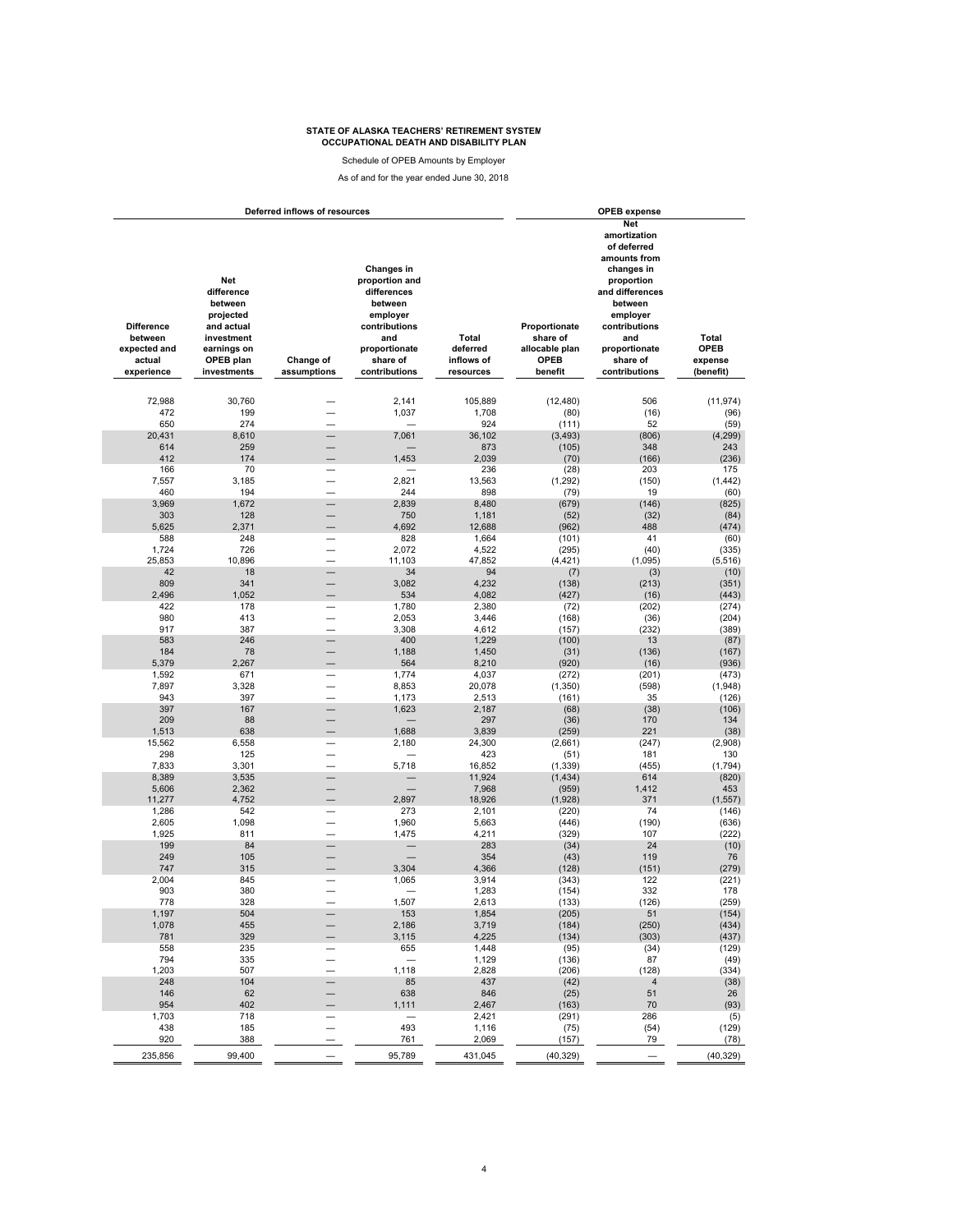Notes to Schedule of OPEB Amounts by Employer

June 30, 2018

#### **(1) Plan Description**

The State of Alaska Teachers' Retirement System (System) Occupational Death and Disability Plan (Plan) is a cost-sharing, multiple-employer defined benefit other postemployment benefits (OPEB) plan that provides OPEB benefits for teachers and other eligible members.

The Plan is established under Alaska Statute 14.35 which defines benefit and contribution provisions and may be amended only by the State of Alaska (State) legislature. The Plan provides death benefits for beneficiaries of Plan participants and long-term disability benefits to all active members within the System.

#### *Death Benefits*

If (1) the death of an employee occurs before the employee's retirement and before the employee's normal retirement date, (2) the proximate cause of death is a bodily injury sustained or a hazard undergone while in the performance and within the scope of the employee's duties, and (3) the injury or hazard is not the proximate result of willful negligence of the employee, then a monthly survivor's pension shall be paid to the surviving spouse. If there is no surviving spouse or if the spouse later dies, the monthly survivor's pension shall be paid in equal parts to the dependent children of the employee.

The monthly survivor's pension section for survivors of Plan employees is 40% of the employee's monthly compensation in the month in which the employee dies. While the monthly survivor's pension is being paid, the employer shall make contributions on behalf of the employee's beneficiaries based on the deceased employee's gross monthly compensation at the time of occupational death.

#### *Disability Benefits*

A Plan member is eligible for an occupational disability before the employee's normal retirement date. The occupational disability benefits accrue beginning the first day of the month following termination of employment as a result of the disability and are payable the last day of the month. If a final determination granting the benefit is not made in time to pay the benefit when due, a retroactive payment shall be made to cover the period of deferment.

#### **(2) Basis of Presentation**

The schedule of OPEB amounts by employer (the Schedule) presents amounts that are considered elements of the financial statements of the Plan and its participating employers. Accordingly, they do not purport to be a complete presentation of the financial position or changes in financial position of the Plan, its participating employers, or the State. The amounts presented in the Schedule are prepared in accordance with U.S. generally accepted accounting principles. Such preparation requires management of the Plan to make a number of estimates and assumptions relating to the reported amounts. Due to the inherent nature of these estimates, actual results could differ from those estimates.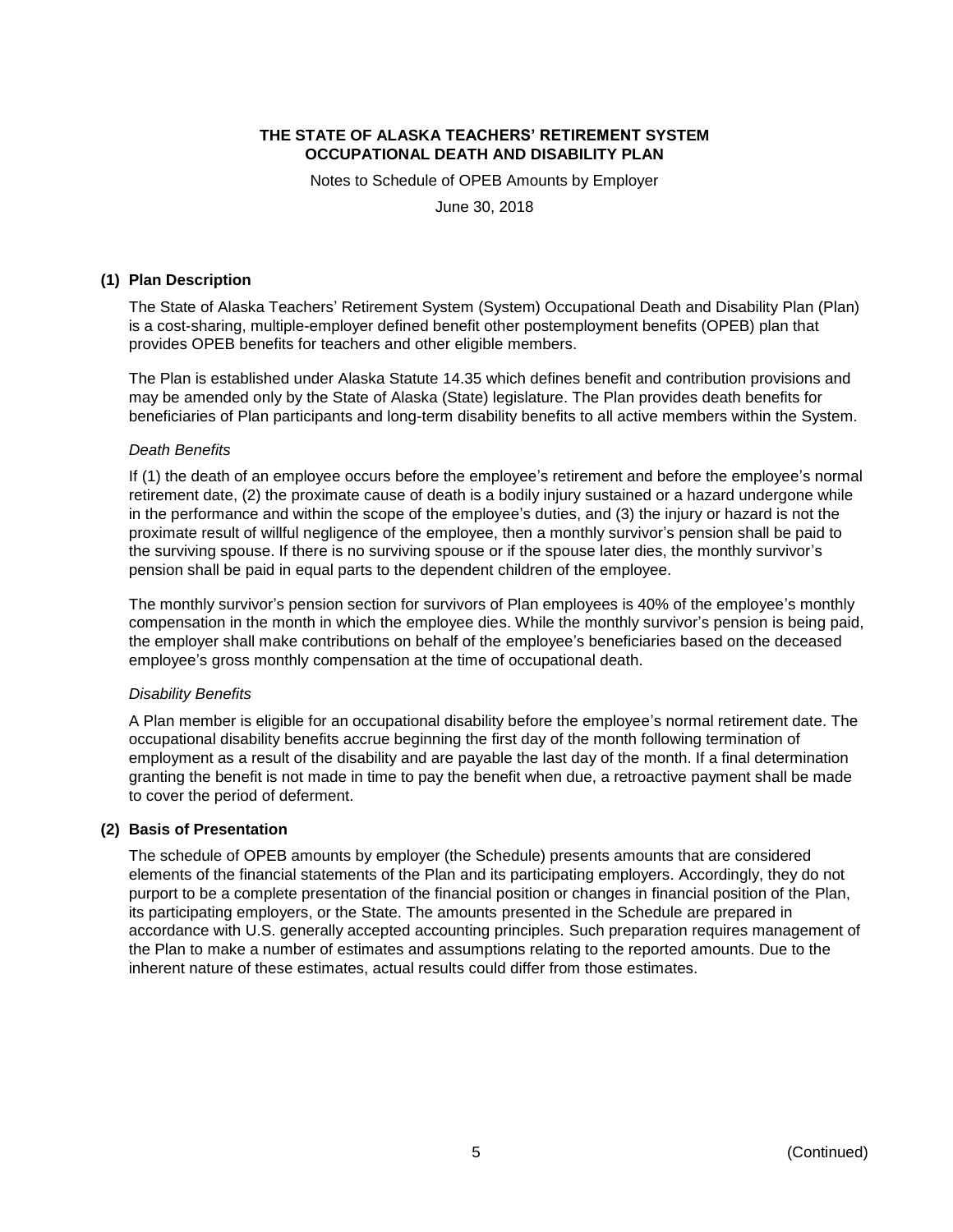Notes to Schedule of OPEB Amounts by Employer

June 30, 2018

#### **(3) Allocation Methodology**

GASB Statement No. 75, *Accounting and Financial Reporting for Postemployment Benefits Other Than Pensions*, requires participating employers in the Plan to recognize their proportionate share of the collective net OPEB asset, collective deferred outflows of resources, collective deferred inflows of resources, and collective OPEB expense. During the year ended June 30, 2018, there were no employer contributions to the Plan. For purposes of GASB Statement No. 75, management determined that since the contribution base of the Plan was comparable to that of the System's Retiree Medical Plan, the allocation percentages computed in the Retiree Medical Plan would be used for this Plan. Allocation percentages are presented in a separate audit report titled *State of Alaska Teachers' Retirement System Retiree Medical Plan Schedule of Employer Allocations*.

#### **(4) Contributions**

Employer contributions are actuarially determined and adopted by the Alaska Retirement Management Board (Board). There were no employer contributions for the year ended June 30, 2018.

#### **(5) Collective Net OPEB Asset**

#### *(a) Components of the Collective Net OPEB Asset*

The components of the collective net OPEB asset of the Plan are as follows as of June 30, 2018:

| Total OPEB liability        | \$. | 291.000     |
|-----------------------------|-----|-------------|
| Plan fiduciary net position |     | 3,797,000   |
| Net OPEB asset              |     | (3,506,000) |

The total OPEB liability for the June 30, 2018 measurement date was determined by an actuarial valuation as of June 30, 2017, which was rolled forward to June 30, 2018. These actuarial valuations used the following actuarial assumptions as of June 30, 2018:

| Inflation                 | $3.12\%$                                                                                                                                                                |
|---------------------------|-------------------------------------------------------------------------------------------------------------------------------------------------------------------------|
| Salary increases          | Graded by service, from 8.11% to 3.87%                                                                                                                                  |
| Investment rate of return | 8.00%, net of occupational death and disability plan<br>investment expenses. This is based on an average<br>inflation rate of 3.12% and a real rate of return of 4.88%. |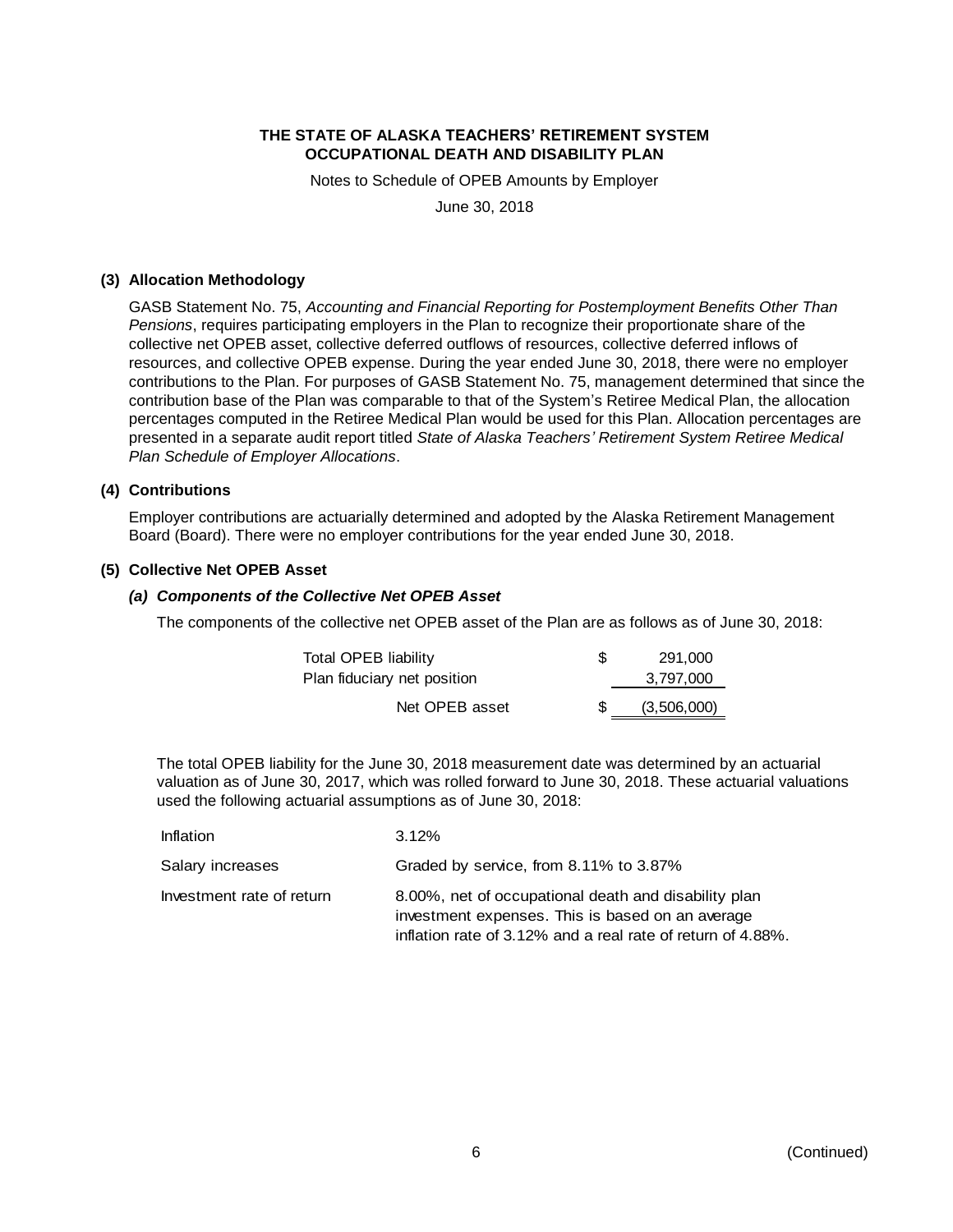Notes to Schedule of OPEB Amounts by Employer June 30, 2018

Mortality **Posttermination mortality rates were based on 94% of**  $\blacksquare$ the male rates and 97% of the female rates of the RP-2000 Combined Mortality Table, 2000 Base Year projected to 2018 with Projection Scale BB, with a 3-year setback for males and 4-year setback for females. The rates for pretermination mortality were 68% of the male rates and 60% of the female rates of the posttermination mortality rates (deaths were assumed to result from occupational causes 15% of the time). Disability mortality is in accordance with the RP-2000 Disabled Retiree Mortality Table, 2000 Base Year, projected to 2018 with Projection Scale BB.

The actuarial assumptions used in the June 30, 2017 actuarial valuation were based on the results of an actuarial experience study for the period from July 1, 2009 to June 30, 2013. The assumptions used in the June 30, 2017 actuarial valuation are the same as those used in the June 30, 2016 valuation.

#### *(b) Long-term Expected Rate of Return*

The long-term expected rate of return on Plan investments was determined using a building-block method in which best-estimate ranges of expected future real rates of return (expected returns, net of investment expense and inflation) are developed for each major asset class. These ranges are combined to produce the long-term expected rate of return by weighting the expected future real rates of return by the target asset allocation percentage and by adding expected inflation. Best estimates of arithmetic real rates of return for each major asset class included in the Plan's target asset allocations as of June 30, 2018 are summarized in the following table (note that the rates shown below exclude the inflation component):

|                       | Long-term<br>expected real |
|-----------------------|----------------------------|
| Asset class           | rate of return             |
| Domestic equity       | 8.90%                      |
| Global ex-U.S. equity | 7.85                       |
| Fixed income          | 1.25                       |
| Opportunistic         | 4.76                       |
| Real assets           | 6.20                       |
| Absolute return       | 4.76                       |
| Private equity        | 12.08                      |
| Cash equivalents      | 0.66                       |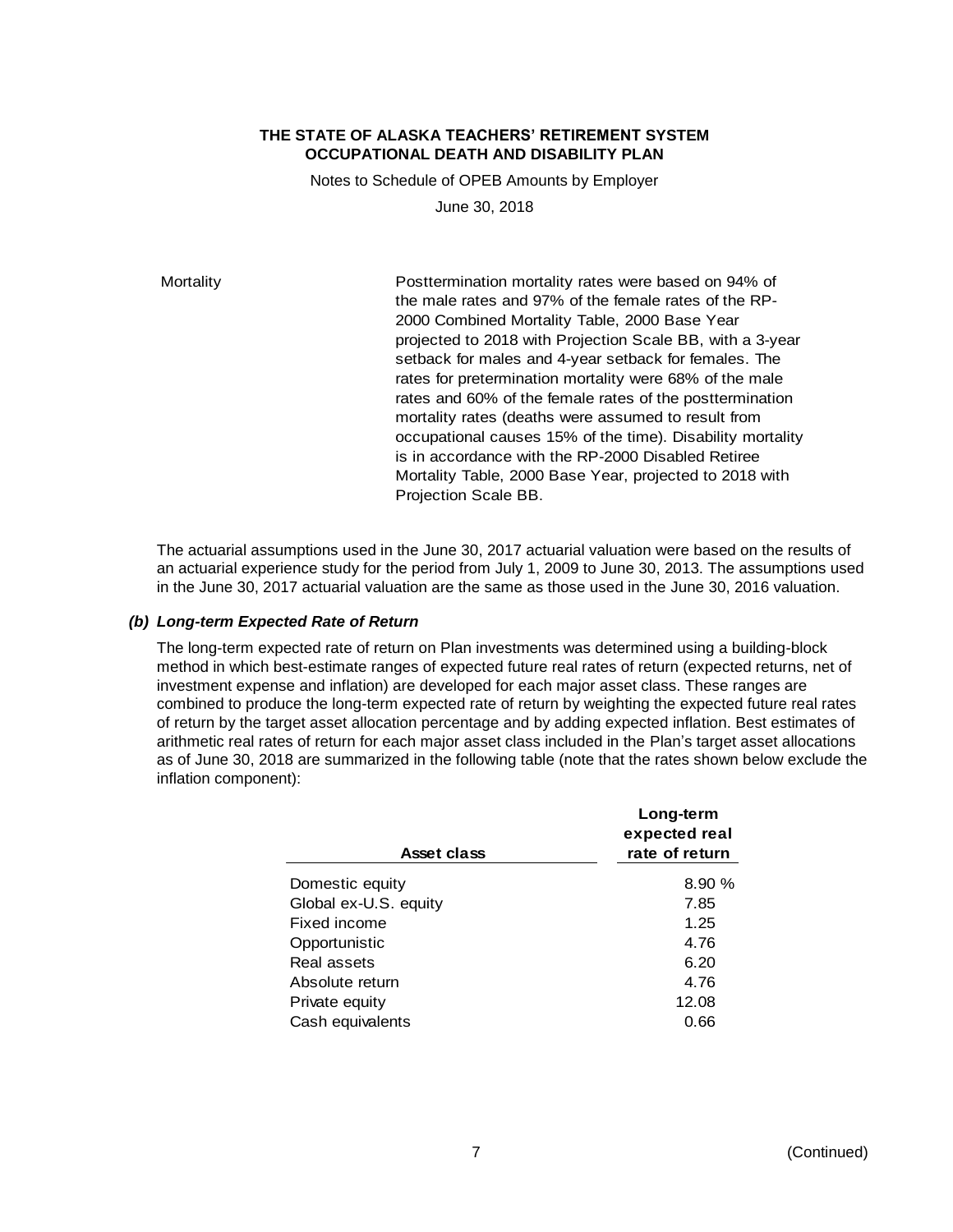Notes to Schedule of OPEB Amounts by Employer

June 30, 2018

#### *(c) Discount Rate*

The discount rate used to measure the total OPEB liability as of June 30, 2018 was 8.0%. The projection of cash flows used to determine the discount rate assumed that employer contributions will continue to follow the current funding policy, which meets State statutes. Based on those assumptions, the Plan's fiduciary net position was projected to be available to make all projected future benefit payments of current plan members. Therefore, the long-term expected rate of return on Plan investments was applied to all periods of projected benefit payments to determine the total OPEB liability.

## *(d) Sensitivity of the Collective Net OPEB Asset to Changes in the Discount Rate*

The following presents the collective net OPEB asset of the Plan as of June 30, 2018, calculated using the discount rate of 8.0%, as well as what the Plan's collective net OPEB asset would be if it were calculated using a discount rate that is 1-percentage-point lower or 1-percentage-point higher than the current rate:

| $1\%$ |                         | <b>Current</b>        | $1\%$            |  |
|-------|-------------------------|-----------------------|------------------|--|
|       | <b>Decrease</b><br>(7%) | discount rate<br>(8%) | Increase<br>(9%) |  |
| \$    | (3,524,000)             | (3,506,000)           | (3,496,000)      |  |

#### **(6) Collective Deferred Outflows of Resources and Deferred Inflows of Resources**

Deferred outflows of resources relate entirely to employer specific amounts.

The following presents a summary of changes in the collective deferred inflows of resources (excluding employer specific amounts) for the year ending June 30, 2018:

|                                                                          | Year of<br>deferral | Amortization Beginning of<br>period | vear balance | <b>Additions</b> | <b>Deductions</b> | End of year<br>balance |
|--------------------------------------------------------------------------|---------------------|-------------------------------------|--------------|------------------|-------------------|------------------------|
| Deferred inflows of resources:<br>Difference between expected and actual |                     |                                     |              |                  |                   |                        |
| experience                                                               | 2017                | 10.6 years $$$                      | 13.585       |                  | 1.415             | 12,170                 |
|                                                                          | 2018                | 10.2 years                          |              | 248,000          | 24,314            | 223,686                |
|                                                                          |                     |                                     | 13,585       | 248,000          | 25,729            | 235,856                |
| Difference between projected and actual                                  |                     |                                     |              |                  |                   |                        |
| earnings on OPEB plan investments                                        | 2017                | 5 years                             | 124.000      |                  | 31.000            | 93,000                 |
|                                                                          | 2018                | 5 years                             |              | 8,000            | 1,600             | 6,400                  |
|                                                                          |                     |                                     | 124.000      | 8.000            | 32,600            | 99,400                 |
| Total deferred inflows of resources                                      |                     | \$                                  | 137,585      | 256,000          | 58,329            | 335,256                |
|                                                                          |                     |                                     |              |                  |                   |                        |